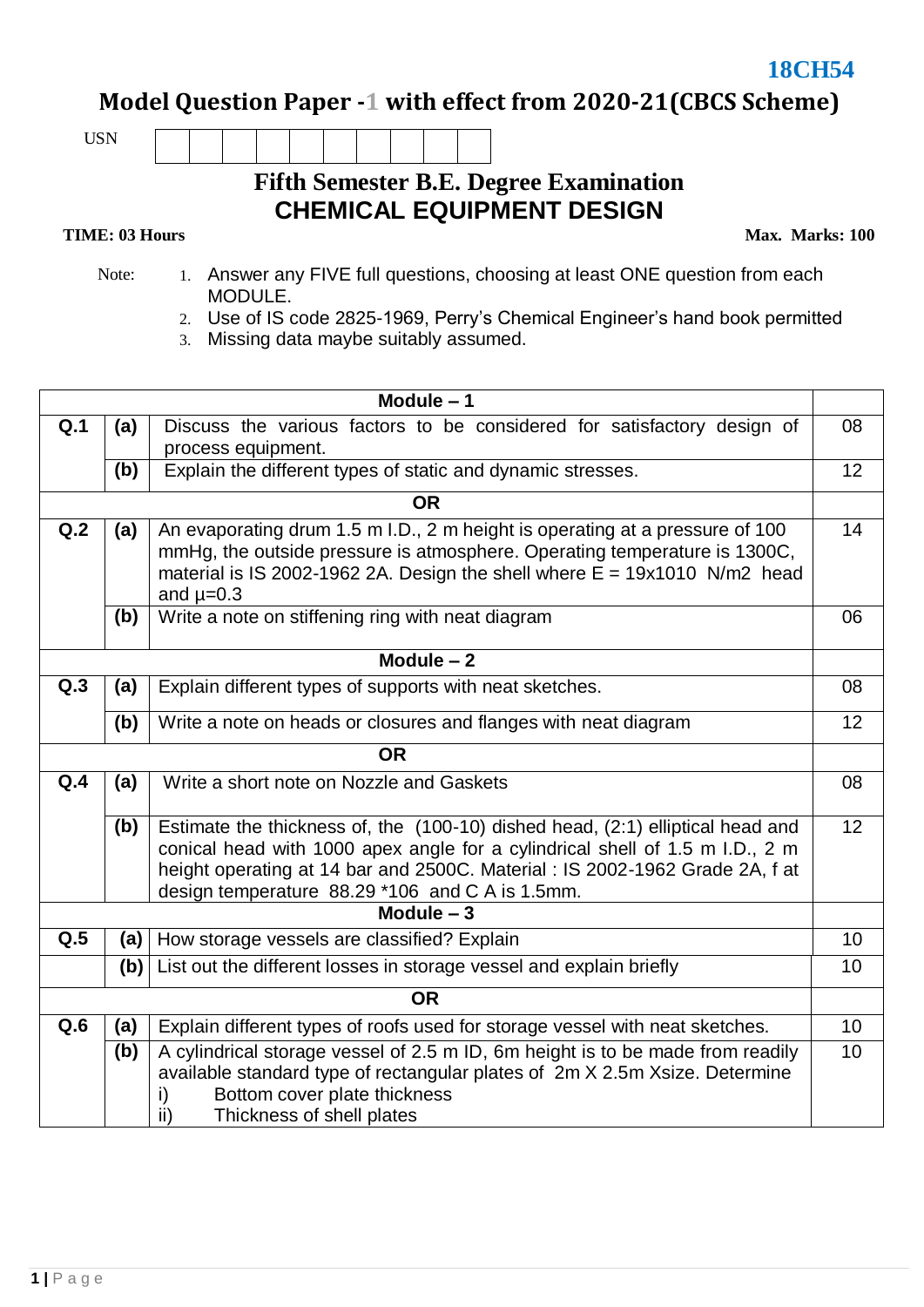## **18CH54**

| Module $-4$ |                                                                                                                                                                                                                                                                                                                                                                                                                                                                                                                                                                                                                                                                                                                                                                                                                          |                                                                              |    |  |  |  |  |
|-------------|--------------------------------------------------------------------------------------------------------------------------------------------------------------------------------------------------------------------------------------------------------------------------------------------------------------------------------------------------------------------------------------------------------------------------------------------------------------------------------------------------------------------------------------------------------------------------------------------------------------------------------------------------------------------------------------------------------------------------------------------------------------------------------------------------------------------------|------------------------------------------------------------------------------|----|--|--|--|--|
| Q.7         | Explain the concept of mixing and agitation and show the sketches of<br>(a)<br>different mix impellers.                                                                                                                                                                                                                                                                                                                                                                                                                                                                                                                                                                                                                                                                                                                  |                                                                              |    |  |  |  |  |
|             | (b)                                                                                                                                                                                                                                                                                                                                                                                                                                                                                                                                                                                                                                                                                                                                                                                                                      | List out different types of jackets used for reaction vessel and explain any | 10 |  |  |  |  |
|             |                                                                                                                                                                                                                                                                                                                                                                                                                                                                                                                                                                                                                                                                                                                                                                                                                          | three briefly                                                                |    |  |  |  |  |
|             |                                                                                                                                                                                                                                                                                                                                                                                                                                                                                                                                                                                                                                                                                                                                                                                                                          | <b>OR</b>                                                                    |    |  |  |  |  |
| Q.8         | A turbine agitator with six blades is installed centrally in a vertical tank. The<br>(a)<br>tank is 1.83 m in diameter; turbine is 0.61 m in diameter and is positioned at<br>0.61 m from the bottom of the tank. Based on the given following data,<br>calculate:<br>a) Power required for the agitation.<br>b) Shaft diameter.<br>Height of the liquid is 1.83 m, viscosity of fluid 15 CP, density of liquid 1500<br>kg/m3, speed of agitator $n = 90$ rpm, length of agitator shaft b/n bearing and<br>agitator 2.1 m, width of the blade 120 mm, number of baffles at tank wall is<br>4, ultimate tensile stress 4200 kgf/cm2, maximum allowable shear stress in<br>shaft 550 kgf/cm2, E=19.5 x 105 kgf/cm2, Take Power Number = 6.<br>Discuss the types of supports provided for reaction vessels with neat<br>(b) |                                                                              |    |  |  |  |  |
|             |                                                                                                                                                                                                                                                                                                                                                                                                                                                                                                                                                                                                                                                                                                                                                                                                                          | diagram.                                                                     |    |  |  |  |  |
| Module $-5$ |                                                                                                                                                                                                                                                                                                                                                                                                                                                                                                                                                                                                                                                                                                                                                                                                                          |                                                                              |    |  |  |  |  |
| Q.9         | (a)                                                                                                                                                                                                                                                                                                                                                                                                                                                                                                                                                                                                                                                                                                                                                                                                                      | What are the different types of stresses acting on tall vertical vessel?     | 10 |  |  |  |  |
|             |                                                                                                                                                                                                                                                                                                                                                                                                                                                                                                                                                                                                                                                                                                                                                                                                                          | Explain step by step procedure for tall vertical vessel.                     |    |  |  |  |  |
|             | (b)                                                                                                                                                                                                                                                                                                                                                                                                                                                                                                                                                                                                                                                                                                                                                                                                                      | Explain how pressure dropacross a given pipeline is determined. Explain      | 10 |  |  |  |  |
|             |                                                                                                                                                                                                                                                                                                                                                                                                                                                                                                                                                                                                                                                                                                                                                                                                                          | with neat sketch<br><b>OR</b>                                                |    |  |  |  |  |
|             |                                                                                                                                                                                                                                                                                                                                                                                                                                                                                                                                                                                                                                                                                                                                                                                                                          |                                                                              |    |  |  |  |  |
|             | (a)                                                                                                                                                                                                                                                                                                                                                                                                                                                                                                                                                                                                                                                                                                                                                                                                                      | Write a short notes on P and I Diagram and pipe coloring code                | 10 |  |  |  |  |
| Q.10        | (b)                                                                                                                                                                                                                                                                                                                                                                                                                                                                                                                                                                                                                                                                                                                                                                                                                      | Explain condensate and steam pipe design briefly                             | 10 |  |  |  |  |